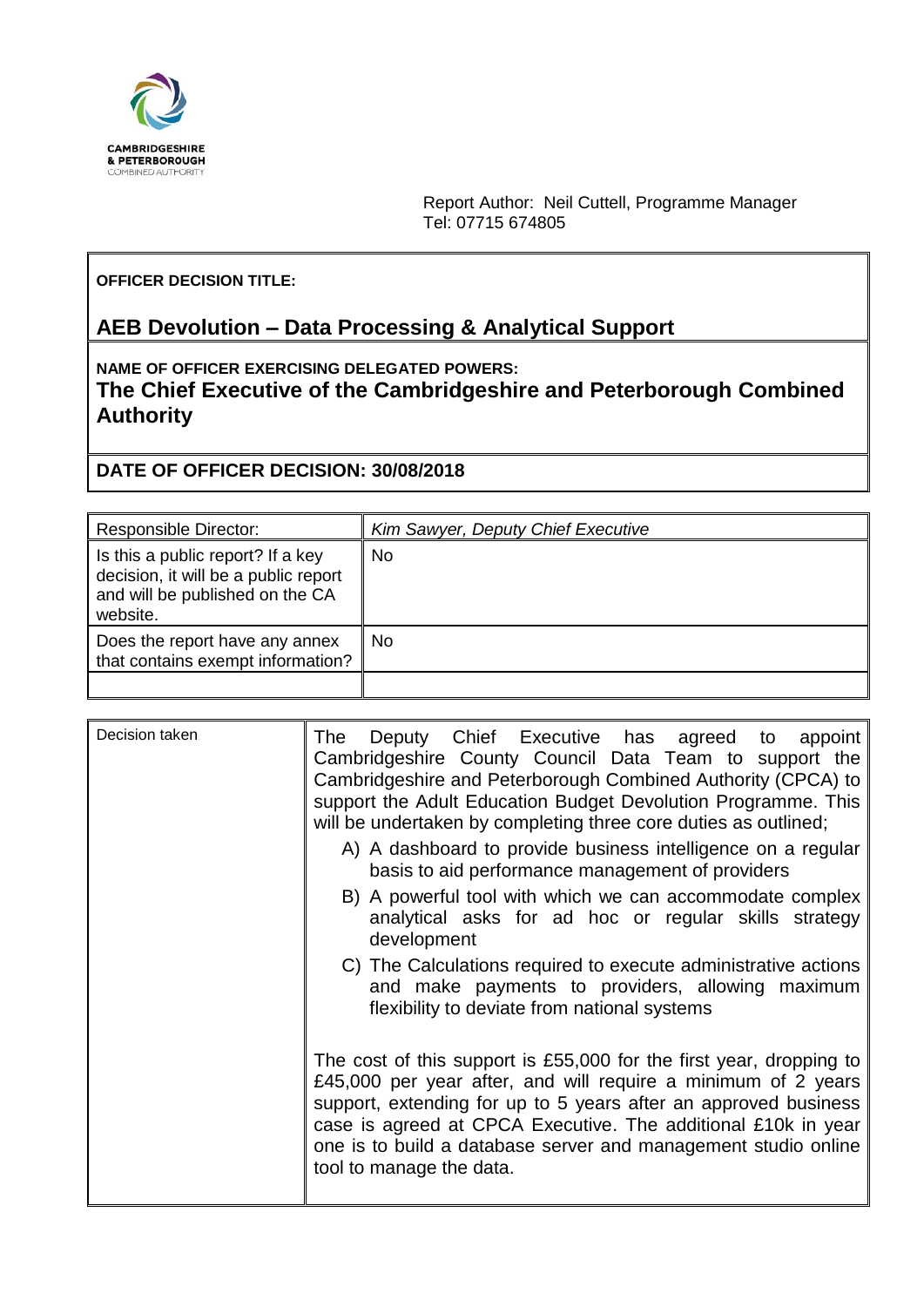

|                                          | There are no legal implications relating to this contract.                                                                                                                                                                                                                                                                                                                                                                                                                                                                                                                                                |  |
|------------------------------------------|-----------------------------------------------------------------------------------------------------------------------------------------------------------------------------------------------------------------------------------------------------------------------------------------------------------------------------------------------------------------------------------------------------------------------------------------------------------------------------------------------------------------------------------------------------------------------------------------------------------|--|
| Authorisation (delete as<br>appropriate) | This decision has been taken under delegated authority of the<br>Deputy Chief Executive. The Deputy Chief Executive is delegated<br>authority to take decisions up to £500K subject to any such<br>decisions being reported to the next Board meeting of the<br><b>Combined Authority.</b>                                                                                                                                                                                                                                                                                                                |  |
| Background Information                   | Cambridgeshire and Peterborough Combined Authority (CPCA)<br>will be taking control of the Adult Education Budget (AEB) from<br>2019-2020. As part of this programme CPCA has entered into a<br>data sharing agreement with the Education and Skills Funding<br>Agency (ESFA) to access Individualised Learner Record (ILR)<br>administrative data submitted by providers. This data will be used<br>to facilitate the administrative functions to be performed by CPCA<br>under its new responsibilities.                                                                                                |  |
|                                          | It should be noted that ESFA has presented Combined Authorities<br>in England with an enhanced service offer to provide funding<br>calculation information for the first year of AEB devolution<br>(2019/20) on the basis that there are no changes to funding rules<br>which would require changes to calculations used for the national<br>system.                                                                                                                                                                                                                                                      |  |
|                                          | The support required is undertaken in four component parts;                                                                                                                                                                                                                                                                                                                                                                                                                                                                                                                                               |  |
|                                          | 1) Data processing:                                                                                                                                                                                                                                                                                                                                                                                                                                                                                                                                                                                       |  |
|                                          | Under the data sharing agreement with DfE the combined<br>authority is provided with regular ILR returns. There are 14 returns<br>every year. Twelve are monthly while two are year-end returns:<br>one provisional, one final.                                                                                                                                                                                                                                                                                                                                                                           |  |
|                                          | Currently the main dataset provided for each return is the Flat<br>File. This is a very large file containing all ILR records for the<br>relevant period. Unlike the cube, this file is not a sub-set and<br>contains the underlying data for all learners, inside and outside of<br>the area. Whether this file will be the format in which the return is<br>delivered on an ongoing basis is yet to be decided. It is proposed<br>that the dedicated analyst attend the delivery mechanism task and<br>finish sub-group of the Data Governance Group in order to keep<br>abreast of these developments. |  |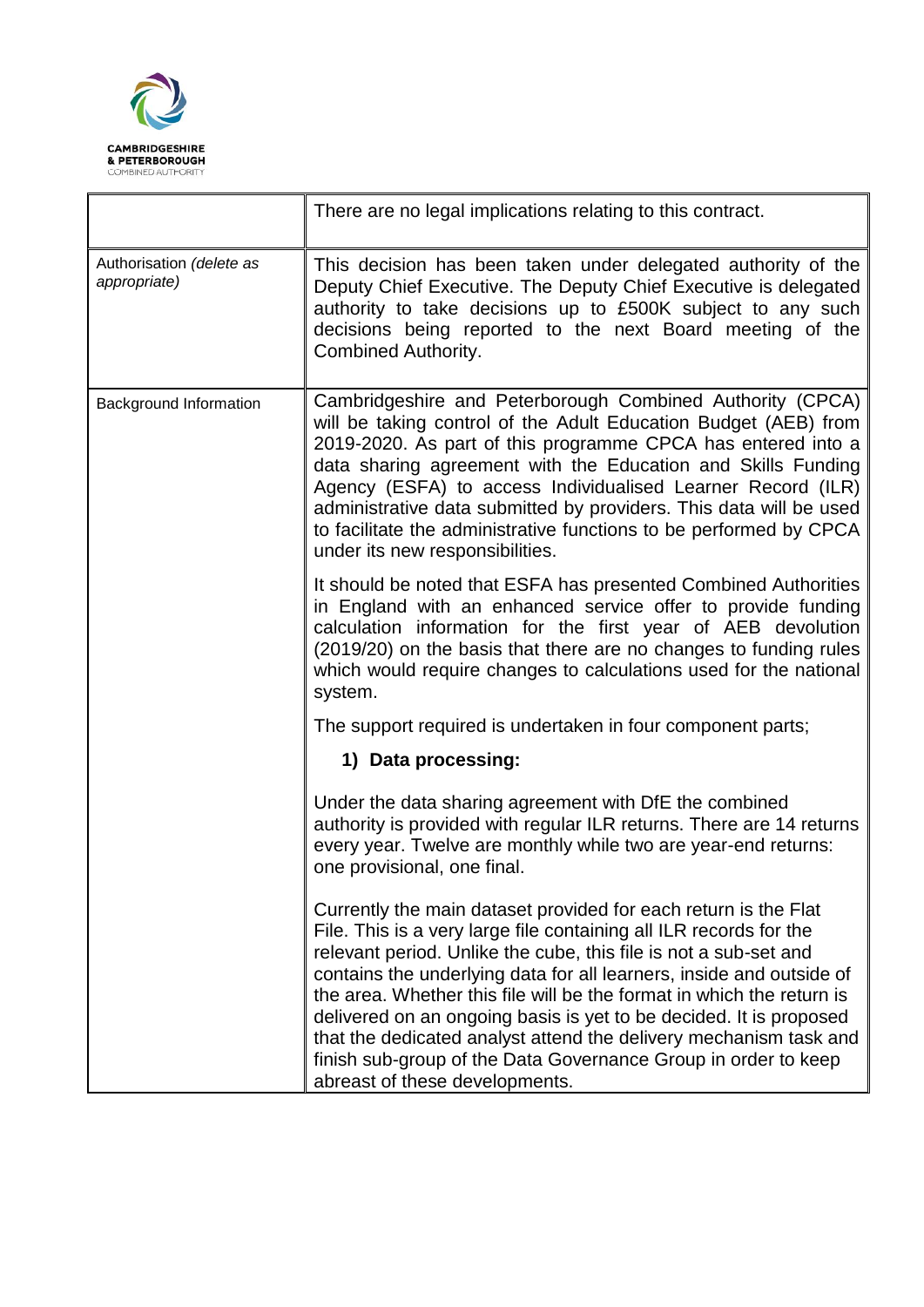



### *Figure 1*: Illustration of the proposed analytical support model

Due to the large size of returns it is expected that the processing of multiple datasets over time will require some server infrastructure to become usefully operable. CCC will design and develop the necessary infrastructure with the help of LGSS, who will be subcontracted by us to provide the technical infrastructure.

This model means we will have significant set-up costs but comparatively low on-going costs. To manage the ongoing administrative work CCC will need to recruit one additional post. To be able to attract the right talent this means CCC will need commitment to this agreement by the CPCA.

## **2) Output i. Power BI Dashboard:**

CCC can utilise the data provided in the ILR to support performance management and intervention functions which will be taken on by the CPCA. There is a great deal of flexibility regarding the metrics that can be provided by the product supplied and it will be designed with reference to CPCA final performance management processes and policies. Examples of the kinds of measures CCC can provide include learner numbers, success rates and destination figures which can all be analysed by funding type, learning aim or geography. The scope for what CCC can extract out of the ILR data is wide and they anticipate being able to accommodate requests.

### **3) Output ii. Skills Strategy analysis and statistics**

As well as AEB devolution, this tool would be useful for the wider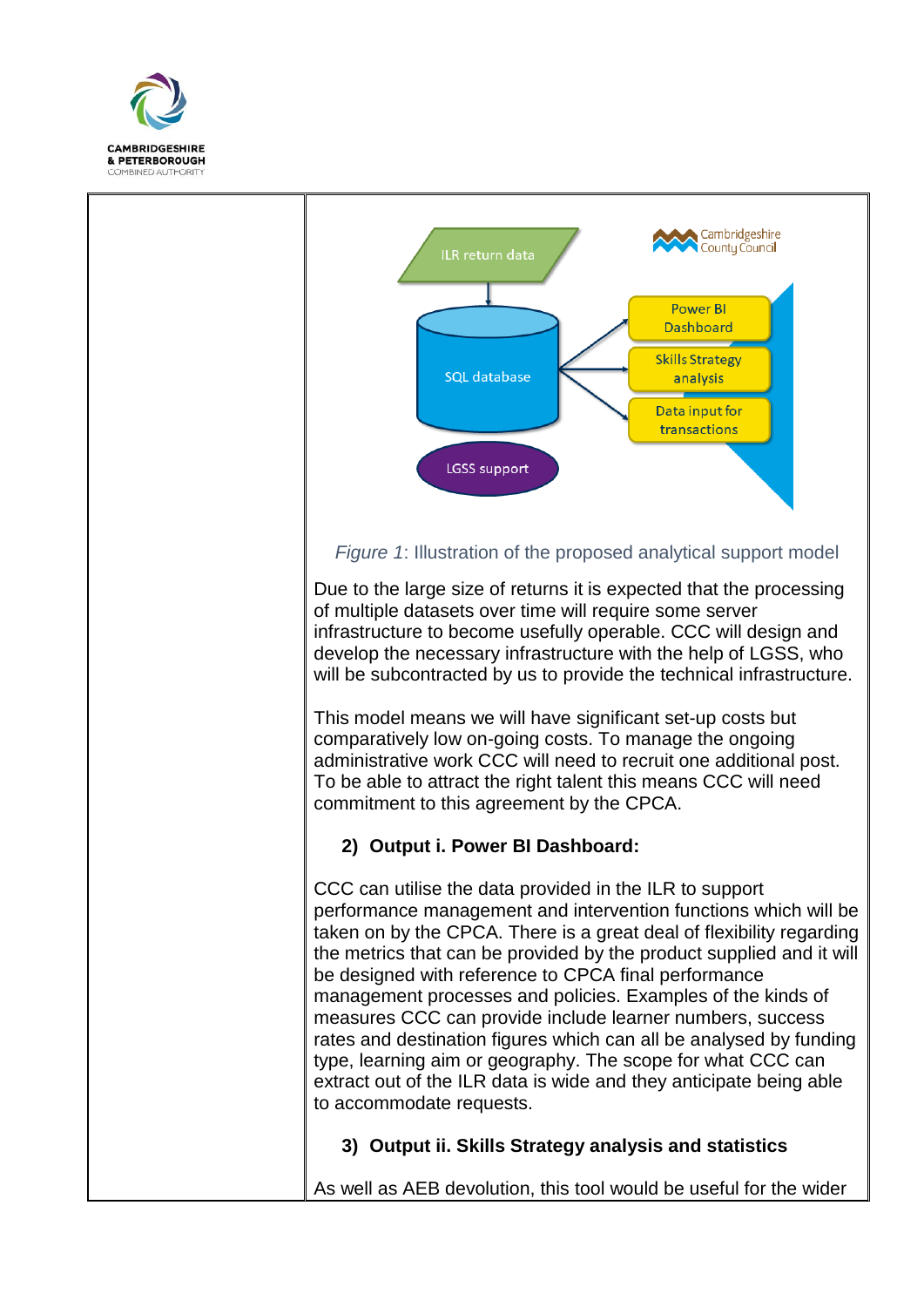

|                                 | work concerning development of the skills strategy. This database<br>would be a powerful resource for all non-administrative aspects of<br>CPCA's data need. CCC could produce regular reports and<br>statistical releases as well as more one-off and bespoke work.<br>The specific programme of work would need to be developed in<br>consultation with other customers at the CA, including the Skills<br>AD and the Programme Manager Skills, and would best be<br>formalised after the introduction of the infrastructure. |
|---------------------------------|---------------------------------------------------------------------------------------------------------------------------------------------------------------------------------------------------------------------------------------------------------------------------------------------------------------------------------------------------------------------------------------------------------------------------------------------------------------------------------------------------------------------------------|
|                                 | 4) Output iii. Data inputs for provider payments                                                                                                                                                                                                                                                                                                                                                                                                                                                                                |
|                                 | This is the largest and most fundamental component of the offer.<br>CCC will determine the format in which to provide the CPCA the<br>funding calculations for each provider after discussions with the<br>CPCA finance lead. For now CCC have presumed that any<br>eventual solution will retain compatibility with the existing national<br>system, since most providers will continue to interface with ESFA<br>for funding types outside the scope of AEB devolution.                                                       |
|                                 | One suggestion has been that Combined Authorities provide an<br>Earnings Adjustment Statement which modifies the provider report<br>given by ESFA. Under this system ESFA would continue to report<br>to providers what they earn under national funding rules, less the<br>devolved AEB components which would be reported in an EAS<br>provided by us.                                                                                                                                                                        |
|                                 | Whatever the eventual format under full devolution, CCC are able<br>to independently produce estimates for individual learners under<br>the current funding system by combining ILR data with other<br>provided datasets on Learning aims and geographical funding<br>factors. CCC are confident that we can calculate all manner of<br>secondary metrics from the underlying data in order to support<br>future changes to funding policy.                                                                                     |
|                                 | The cost of this support is £55,000 for the first year, dropping to<br>£45,000 per year after, and will require a minimum of 2 years<br>support, extending for up to 5 years after an approved business<br>case is agreed at CPCA Executive.                                                                                                                                                                                                                                                                                    |
| <b>Other Options Considered</b> | Should the Combined Authority not enlist the support of the CCC<br>Team to provide system controls and data analysis another option<br>would be to secure this support and provision within the CPCA.<br>This will likely be a costly exercise and require between 1 and 3<br>additional staff to develop, implement and utilise the systems<br>when operational. This is not a credible option given the time in<br>which to develop the systems before control of the AEB is fully<br>devolved in April 2019.                 |